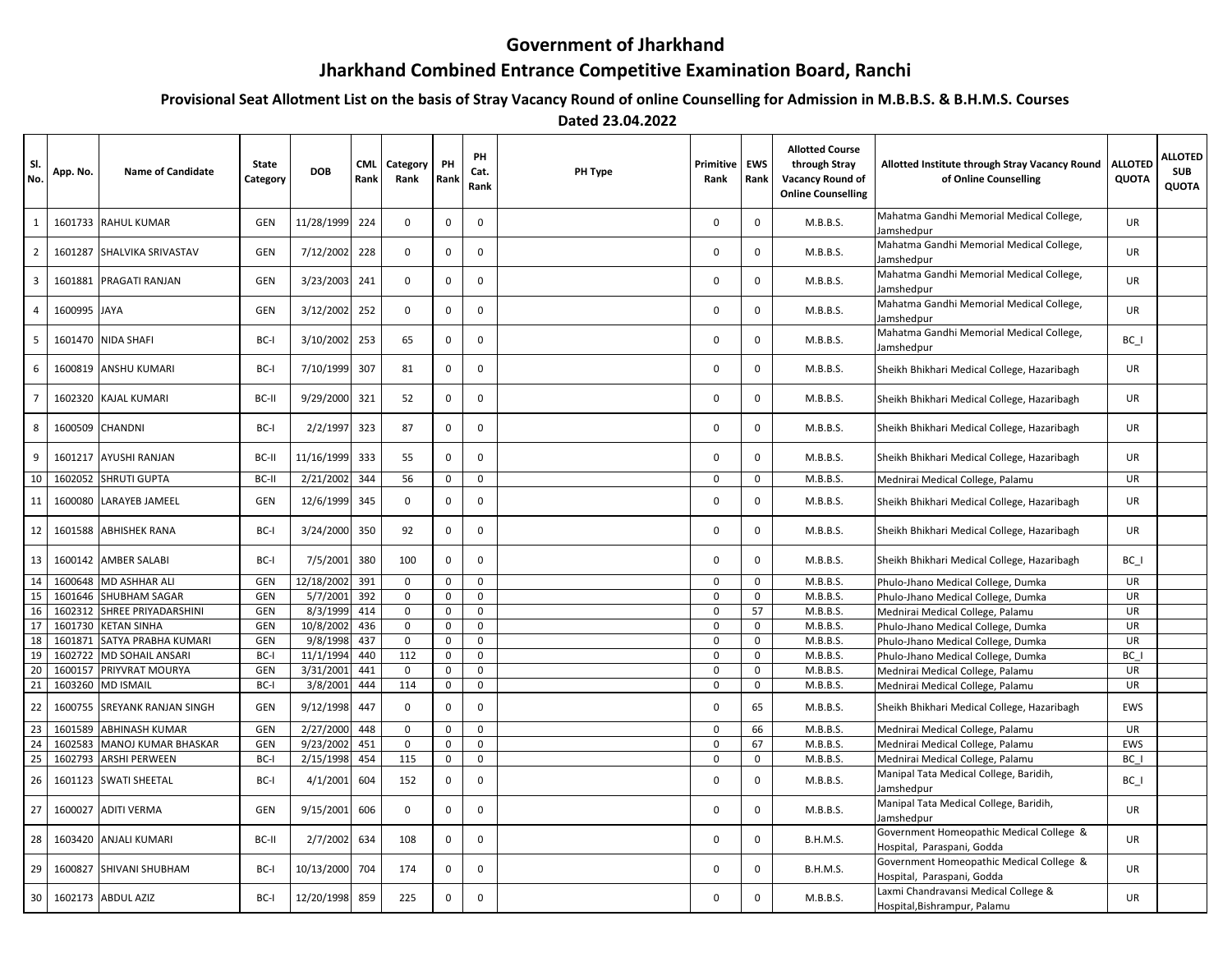| SI.<br>No. | App. No.      | <b>Name of Candidate</b>        | State<br>Category | <b>DOB</b>      | <b>CML</b><br>Rank | Category<br>Rank | PH<br>Rank  | PH<br>Cat.<br>Rank | PH Type | Primitive<br>Rank | EWS<br>Rank | <b>Allotted Course</b><br>through Strav<br>Vacancy Round of<br><b>Online Counselling</b> | Allotted Institute through Stray Vacancy Round<br>of Online Counselling | <b>ALLOTED</b><br><b>QUOTA</b> | <b>ALLOTED</b><br><b>SUB</b><br><b>QUOTA</b> |
|------------|---------------|---------------------------------|-------------------|-----------------|--------------------|------------------|-------------|--------------------|---------|-------------------|-------------|------------------------------------------------------------------------------------------|-------------------------------------------------------------------------|--------------------------------|----------------------------------------------|
| 31         | 1600780       | <b>SWATI KUMARI</b>             | GEN               | 8/8/2000 1018   |                    | $\mathbf 0$      | 0           | $\mathbf 0$        |         | $\mathbf{0}$      | 142         | M.B.B.S.                                                                                 | Laxmi Chandravansi Medical College &<br>Hospital, Bishrampur, Palamu    | <b>UR</b>                      |                                              |
| 32         | 1601728       | SUMAIYA HASHIM ANSARI           | BC-I              | 6/25/2000 1031  |                    | 268              | 0           | 0                  |         | 0                 | $\mathbf 0$ | <b>B.H.M.S.</b>                                                                          | Government Homeopathic Medical College &<br>Hospital, Paraspani, Godda  | UR                             |                                              |
| 33         |               | 1601538 ADITI PRIYA             | BC-I              | 2/17/2001       | 1066               | 275              | 0           | $\Omega$           |         | $\mathbf{0}$      | $\mathbf 0$ | M.B.B.S.                                                                                 | Laxmi Chandravansi Medical College &<br>Hospital, Bishrampur, Palamu    | UR                             |                                              |
| 34         | 1602596       | <b>HARSH RAJ</b>                | BC-I              | 5/14/2000 1108  |                    | 285              | 0           | $\mathbf 0$        |         | $\mathbf{0}$      | 0           | <b>B.H.M.S.</b>                                                                          | Government Homeopathic Medical College &<br>Hospital, Paraspani, Godda  | UR                             |                                              |
| 35         | 1602110       | MANSHIKHA MUSKAN                | GEN               | 11/8/1999 1195  |                    | $\mathbf 0$      | 0           | $\Omega$           |         | 0                 | $\mathbf 0$ | M.B.B.S.                                                                                 | Laxmi Chandravansi Medical College &<br>Hospital, Bishrampur, Palamu    | UR                             |                                              |
| 36         |               | 1600216 KUMARI MONIKA PATHAK    | GEN               | 2/16/1999 1244  |                    | $\mathbf 0$      | $\mathbf 0$ | $\mathbf 0$        |         | $\mathbf 0$       | $\mathbf 0$ | M.B.B.S.                                                                                 | Laxmi Chandravansi Medical College &<br>Hospital, Bishrampur, Palamu    | UR                             |                                              |
| 37         | 1602163       | NAINA SRIVASTAVA                | <b>GEN</b>        | 5/4/1999 1306   |                    | $\mathbf 0$      | 0           | $\Omega$           |         | 0                 | $\mathbf 0$ | M.B.B.S.                                                                                 | Laxmi Chandravansi Medical College &<br>Hospital, Bishrampur, Palamu    | UR                             |                                              |
| 38         | 1601661       | <b>AMAN KUMAR</b>               | BC-I              | 2/20/2001       | 1416               | 362              | 0           | $\mathbf 0$        |         | $\mathbf{0}$      | $\mathsf 0$ | M.B.B.S.                                                                                 | Laxmi Chandravansi Medical College &<br>Hospital, Bishrampur, Palamu    | UR                             |                                              |
| 39         | 1601130       | <b>GAYATRI KUMARI</b>           | <b>GEN</b>        | 9/5/1999 1418   |                    | $\mathbf 0$      | 0           | 0                  |         | $\mathbf 0$       | $\mathbf 0$ | M.B.B.S.                                                                                 | Laxmi Chandravansi Medical College &<br>Hospital, Bishrampur, Palamu    | UR                             |                                              |
| 40         | 1602417       | <b>PRIYA MAHATO</b>             | BC-I              | 8/9/1998 1425   |                    | 363              | $\mathbf 0$ | $\mathbf 0$        |         | $\mathbf{0}$      | $\mathbf 0$ | M.B.B.S.                                                                                 | Laxmi Chandravansi Medical College &<br>Hospital, Bishrampur, Palamu    | $BC_$                          |                                              |
| 41         | 1603824       | <b>NAZIA AFREEN</b>             | GEN               | 9/23/2000 1438  |                    | $\mathbf 0$      | 0           | 0                  |         | $\mathbf{0}$      | 0           | <b>B.H.M.S.</b>                                                                          | Government Homeopathic Medical College &<br>Hospital, Paraspani, Godda  | UR                             |                                              |
| 42         | 1601164       | <b>MANISHA SINGH</b>            | <b>GEN</b>        | 2/25/2001       | 1473               | $\mathbf 0$      | $\mathbf 0$ | $\Omega$           |         | $\mathbf{0}$      | $\mathbf 0$ | <b>B.H.M.S.</b>                                                                          | Government Homeopathic Medical College &<br>Hospital, Paraspani, Godda  | UR                             |                                              |
| 43         | 1603189 SANYA |                                 | BC-II             | 11/10/2000 1518 |                    | 210              | $\mathbf 0$ | $\Omega$           |         | $\mathbf{0}$      | $\mathbf 0$ | M.B.B.S.                                                                                 | Laxmi Chandravansi Medical College &<br>Hospital.Bishrampur. Palamu     | BC_II                          |                                              |
| 44         | 1601669       | RISHIKESH KUMAR SINGH           | <b>GEN</b>        | 1/1/2001 1543   |                    | $\mathbf 0$      | 0           | $\Omega$           |         | 0                 | $\mathbf 0$ | B.H.M.S.                                                                                 | Government Homeopathic Medical College &<br>Hospital, Paraspani, Godda  | UR                             |                                              |
| 45         | 1603158       | <b>USHA KUMARI</b>              | BC-I              | 10/12/1996 1555 |                    | 380              | 0           | $\mathbf 0$        |         | $\mathbf{0}$      | $\mathsf 0$ | M.B.B.S.                                                                                 | Laxmi Chandravansi Medical College &<br>Hospital, Bishrampur, Palamu    | $BC_$                          |                                              |
| 46         | 1603064       | <b>APURVA AASTHA</b>            | BC-I              | 6/12/2001 1565  |                    | 382              | 0           | 0                  |         | $\mathbf 0$       | $\mathbf 0$ | <b>B.H.M.S.</b>                                                                          | Government Homeopathic Medical College &<br>Hospital, Paraspani, Godda  | UR                             |                                              |
| 47         | 1600598       | <b>PRITI KUMARI</b>             | BC-I              | 12/6/1998 1594  |                    | 390              | 0           | 0                  |         | $\mathbf{0}$      | $\mathbf 0$ | B.H.M.S.                                                                                 | Government Homeopathic Medical College &<br>Hospital, Paraspani, Godda  | UR                             |                                              |
| 48         | 1601033       | NIYASHAJEET                     | SC                | 7/5/2001        | 1645               | 97               | 0           | 0                  |         | 0                 | 0           | M.B.B.S.                                                                                 | Manipal Tata Medical College, Baridih,<br>Jamshedpur                    | SC                             |                                              |
| 49         | 1600603       | <b>SEIKH ERAM</b>               | BC-I              | 1/10/2001       | 1648               | 398              | $\mathbf 0$ | $\Omega$           |         | $\mathbf{0}$      | $\mathbf 0$ | <b>B.H.M.S.</b>                                                                          | Government Homeopathic Medical College &<br>Hospital, Paraspani, Godda  | UR                             |                                              |
| 50         | 1602967       | <b>VIJETA BHARTI</b>            | BC-II             | 5/13/2000 1674  |                    | 225              | $\mathbf 0$ | $\mathbf 0$        |         | $\mathbf{0}$      | $\mathbf 0$ | <b>B.H.M.S.</b>                                                                          | Government Homeopathic Medical College &<br>Hospital, Paraspani, Godda  | UR                             |                                              |
| 51         | 1603166       | <b>JYOTI MALA</b>               | BC-II             | 2/5/1996 1732   |                    | 231              | 0           | $\Omega$           |         | 0                 | 0           | <b>B.H.M.S.</b>                                                                          | Government Homeopathic Medical College &<br>Hospital, Paraspani, Godda  | UR                             |                                              |
|            |               | 52   1600070   MD ALTAF HUSSAIN | BC-I              | 10/14/1998 1765 |                    | 411              | 0           | $\mathbf 0$        |         | $\mathbf 0$       | $\mathbf 0$ | <b>B.H.M.S.</b>                                                                          | Government Homeopathic Medical College &<br>Hospital, Paraspani, Godda  | UR                             |                                              |
|            |               | 53 1601744 SUMIT VIBHAW         | <b>GEN</b>        | 3/1/1995 1814   |                    | $\mathbf 0$      | 0           | 0                  |         | $\mathbf{0}$      | 204         | M.B.B.S.                                                                                 | Laxmi Chandravansi Medical College &<br>Hospital, Bishrampur, Palamu    | EWS                            |                                              |
| 54         |               | 1602447 ANKITA KUMARI           | <b>GEN</b>        | 2/23/2002 1822  |                    | $\mathbf 0$      | $\mathbf 0$ | 0                  |         | $\mathbf 0$       | 205         | M.B.B.S.                                                                                 | Laxmi Chandravansi Medical College &<br>Hospital, Bishrampur, Palamu    | EWS                            |                                              |
| 55         |               | 1603515 AASMIN KHATUN           | BC-I              | 2/15/1998 1823  |                    | 414              | 0           | 0                  |         | $\mathbf 0$       | $\mathbf 0$ | <b>B.H.M.S.</b>                                                                          | Government Homeopathic Medical College &<br>Hospital, Paraspani, Godda  | UR                             |                                              |
| 56         |               | 1602409 ANJALI JAYA GIRI        | <b>GEN</b>        | 3/18/2000 1832  |                    | $\mathbf 0$      | $\mathbf 0$ | 0                  |         | $\mathbf 0$       | $\mathsf 0$ | B.H.M.S.                                                                                 | Government Homeopathic Medical College &<br>Hospital, Paraspani, Godda  | UR                             |                                              |
| 57         |               | 1601150 ASHNA ERAM              | BC-I              | 9/26/2000 1834  |                    | 417              | $\mathbf 0$ | $\mathbf 0$        |         | $\mathbf 0$       | $\mathbf 0$ | <b>B.H.M.S.</b>                                                                          | Government Homeopathic Medical College &<br>Hospital, Paraspani, Godda  | UR                             |                                              |
| 58         |               | 1603283 SUJIT KUMAR             | BC-II             | 12/23/1999 1847 |                    | 244              | 0           | 0                  |         | 0                 | 0           | <b>B.H.M.S.</b>                                                                          | Government Homeopathic Medical College &<br>Hospital, Paraspani, Godda  | UR                             |                                              |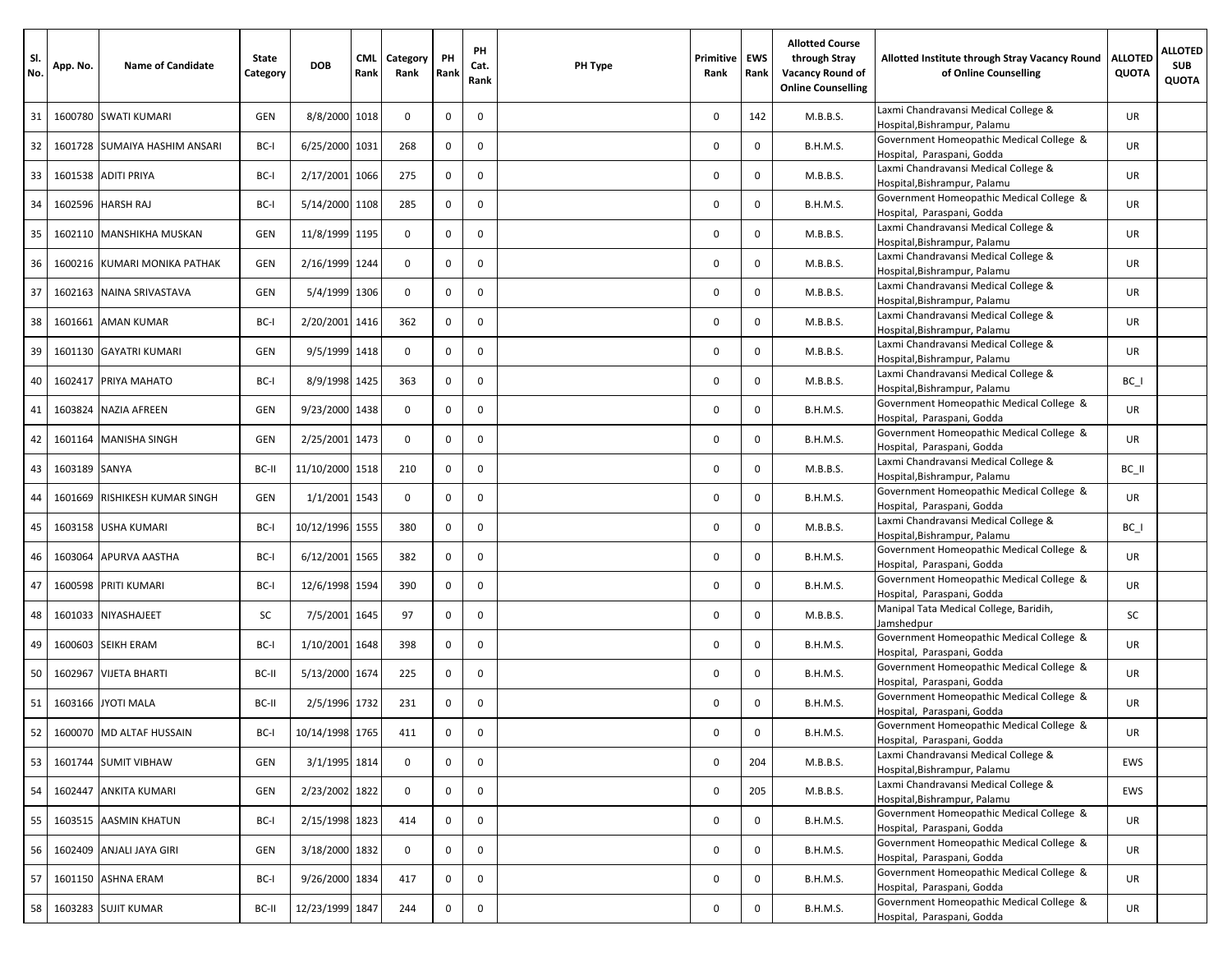| SI.<br>No. | App. No. | <b>Name of Candidate</b>  | State<br>Category | <b>DOB</b>      | <b>CML</b><br>Rank | <b>Category</b><br>Rank | PH<br>Rank   | PH<br>Cat.<br>Rank | PH Type                        | Primitive<br>Rank | <b>EWS</b><br>Rank | <b>Allotted Course</b><br>through Stray<br>Vacancy Round of<br><b>Online Counselling</b> | Allotted Institute through Stray Vacancy Round<br>of Online Counselling                 | <b>ALLOTED</b><br><b>QUOTA</b> | <b>ALLOTED</b><br><b>SUB</b><br><b>QUOTA</b> |
|------------|----------|---------------------------|-------------------|-----------------|--------------------|-------------------------|--------------|--------------------|--------------------------------|-------------------|--------------------|------------------------------------------------------------------------------------------|-----------------------------------------------------------------------------------------|--------------------------------|----------------------------------------------|
| 59         | 1601582  | <b>SHIV SHANKAR SOREN</b> | <b>ST</b>         | 5/9/1999 1857   |                    | 74                      | $\mathbf 0$  | $\mathbf 0$        |                                | $\mathbf{0}$      | $\mathbf 0$        | M.B.B.S.                                                                                 | Shaheed Nirmal Mahto Medical College,<br>Dhanbad                                        | <b>ST</b>                      |                                              |
| 60         | 1602266  | <b>MANISHA BHARTI</b>     | BC-II             | 7/1/2001        | 1858               | 246                     | 0            | $\mathbf 0$        |                                | 0                 | 0                  | <b>B.H.M.S.</b>                                                                          | Government Homeopathic Medical College &<br>Hospital, Paraspani, Godda                  | UR                             |                                              |
| 61         | 1600014  | <b>RASHMI RANI</b>        | GEN               | 11/23/2000      | 1860               | $\mathbf 0$             | $\mathbf 0$  | $\mathsf 0$        |                                | $\mathbf{0}$      | $\mathbf 0$        | <b>B.H.M.S.</b>                                                                          | Government Homeopathic Medical College &<br>Hospital, Paraspani, Godda                  | UR                             |                                              |
| 62         | 1601562  | <b>RICHA RANI</b>         | SC                | 3/2/1995 1947   |                    | 139                     | 0            | $\mathbf 0$        |                                | $\mathbf{0}$      | $\mathbf 0$        | M.B.B.S.                                                                                 | Laxmi Chandravansi Medical College &<br>Hospital, Bishrampur, Palamu                    | SC                             |                                              |
| 63         | 1601545  | <b>ANKITA RANJAN</b>      | SC                | 1/4/1999 2055   |                    | 158                     | 0            | $\mathsf 0$        |                                | $\mathbf 0$       | $\mathbf 0$        | M.B.B.S.                                                                                 | Laxmi Chandravansi Medical College &<br>Hospital, Bishrampur, Palamu                    | SC                             |                                              |
| 64         | 1602970  | <b>PRABHA KUMARI</b>      | BC-I              | 1/26/1997 2085  |                    | 447                     | $\mathbf 0$  | $\mathsf 0$        |                                | $\mathbf 0$       | 0                  | <b>B.H.M.S.</b>                                                                          | Government Homeopathic Medical College &<br>Hospital, Paraspani, Godda                  | $BC_$                          |                                              |
| 65         | 1601795  | <b>RITIK RANJAN</b>       | SC                | 12/31/2001 2097 |                    | 164                     | $\mathbf 0$  | $\mathbf 0$        |                                | 0                 | 0                  | M.B.B.S.                                                                                 | Laxmi Chandravansi Medical College &<br>Hospital, Bishrampur, Palamu                    | SC                             |                                              |
| 66         | 1604305  | <b>DHIRAJ KUMAR</b>       | GEN               | 6/5/1998 2170   |                    | $^{\circ}$              |              | $\mathbf 0$        |                                |                   |                    | <b>B.H.M.S.</b>                                                                          | Devki Mahaveer Homoeopathic Medical College<br>and Research Hospital, Farathiya, Garhwa | UR                             |                                              |
| 67         | 1601874  | SABA AMBER                | BC-I              | 12/26/2001 2220 |                    | 459                     | $\mathbf 0$  | $\mathsf 0$        |                                | $\mathbf 0$       | 0                  | <b>B.H.M.S.</b>                                                                          | Government Homeopathic Medical College &<br>Hospital, Paraspani, Godda                  | $BC_$                          |                                              |
| 68         | 1601909  | <b>SHIBA ASHRAF</b>       | GEN               | 12/20/2001      | 2244               | $\mathbf 0$             | $\mathbf 0$  | $\mathbf 0$        |                                | $\Omega$          | $\mathbf 0$        | B.H.M.S.                                                                                 | Arogyam Homeopathic Medical College and<br>Hospital, Kutchery Road, Jhalua, Garhwa      | UR                             |                                              |
| 69         | 1602044  | <b>SHURUTI KUMARI</b>     | <b>ST</b>         | 2/18/2002 2264  |                    | 212                     | 0            | $\mathbf 0$        |                                | $\mathbf 0$       | 0                  | <b>B.H.M.S.</b>                                                                          | Government Homeopathic Medical College &<br>Hospital, Paraspani, Godda                  | ST                             |                                              |
| 70         | 1600739  | <b>RITIKA SOREN</b>       | <b>ST</b>         | 3/31/2000 2270  |                    | 215                     | 0            | $\mathbf 0$        |                                | $\mathbf{0}$      | 0                  | <b>B.H.M.S.</b>                                                                          | Government Homeopathic Medical College &<br>Hospital, Paraspani, Godda                  | ST                             |                                              |
| 71         | 1603322  | PRIYAM PIYUSH             | GEN               | 10/26/2001      | 2288               | $\mathbf 0$             | 3            | 0                  | B-DEAFNESS AND HARD OF HEARING | $\mathbf{0}$      | $\mathbf 0$        | M.B.B.S.                                                                                 | Shaheed Nirmal Mahto Medical College,<br>Dhanbad                                        | PH_HI                          | <b>UR</b>                                    |
| 72         | 1604125  | <b>SUPRIYO MANDAL</b>     | BC-I              | 5/10/1998 2316  |                    | 469                     |              | $\mathbf 0$        |                                |                   |                    | <b>B.H.M.S.</b>                                                                          | Devki Mahaveer Homoeopathic Medical College<br>and Research Hospital, Farathiya, Garhwa | UR                             |                                              |
| 73         | 1601509  | KUNAL KUMAR GOND          | ST                | 2/21/1998 2336  |                    | 248                     | 0            | $\mathbf 0$        |                                | $\mathbf 0$       | 0                  | M.B.B.S.                                                                                 | Manipal Tata Medical College, Baridih,<br>Jamshedpur                                    | ST                             |                                              |
| 74         | 1600386  | PAWAN KUMAR DAS           | SC                | 3/8/2002 2366   |                    | 205                     | 0            | $\mathsf 0$        |                                | $\mathbf{0}$      | $\mathbf 0$        | <b>B.H.M.S.</b>                                                                          | Government Homeopathic Medical College &<br>Hospital, Paraspani, Godda                  | SC                             |                                              |
| 75         | 1601299  | <b>NAMRATA TIRKEY</b>     | ST                | 5/4/1998 2416   |                    | 285                     | 0            | $\mathbf 0$        |                                | $\mathbf{0}$      | 0                  | <b>B.H.M.S.</b>                                                                          | Government Homeopathic Medical College &<br>Hospital, Paraspani, Godda                  | ST                             |                                              |
| 76         | 1600494  | <b>PAWAN SINGH</b>        | ST                | 1/16/2000 2440  |                    | 293                     | 0            | $\mathsf 0$        |                                | $\mathbf 0$       | 0                  | M.B.B.S.                                                                                 | Manipal Tata Medical College, Baridih,<br>Jamshedpur                                    | ST                             |                                              |
| 77         |          | 1600691 SOMNATH BANERJEE  | GEN               | 4/20/1998 2476  |                    | $\mathbf 0$             | 0            | $\mathbf 0$        |                                | $\mathbf 0$       | 0                  | <b>B.H.M.S.</b>                                                                          | Devki Mahaveer Homoeopathic Medical College<br>and Research Hospital, Farathiya, Garhwa | UR                             |                                              |
| 78         |          | 1602322 PALLAWI SAH       | GEN               | 8/4/2000 2560   |                    | 0                       | 0            | $\mathbf 0$        |                                | $\mathbf 0$       | 0                  | <b>B.H.M.S.</b>                                                                          | Arogyam Homeopathic Medical College and<br>Hospital, Kutchery Road, Jhalua, Garhwa      | UR                             |                                              |
| 79         | 1600347  | PRERNA DEEPIKA SANGA      | ST                | 10/10/1999 2613 |                    | 363                     | 0            | $\mathbf 0$        |                                | $\mathsf 0$       | $\mathbf 0$        | M.B.B.S.                                                                                 | Laxmi Chandravansi Medical College &<br>Hospital, Bishrampur, Palamu                    | ST                             |                                              |
| 80         | 1602249  | ASHISH SHREYASH EKKA      | ST                | 3/15/2001 2693  |                    | 398                     | $\mathsf{O}$ | $\mathbf 0$        |                                | $\mathbf 0$       | 0                  | M.B.B.S.                                                                                 | Laxmi Chandravansi Medical College &<br>Hospital, Bishrampur, Palamu                    | ST                             |                                              |
| 81         | 1603383  | SHIVANI PRIYA             | GEN               | 6/10/2001 2702  |                    | $\mathbf 0$             | 0            | $\mathsf 0$        |                                | $\mathbf 0$       | $\mathbf 0$        | B.H.M.S.                                                                                 | Arogyam Homeopathic Medical College and<br>Hospital, Kutchery Road, Jhalua, Garhwa      | UR                             |                                              |
| 82         | 1601864  | <b>MINI KUMARI</b>        | ST                | 8/11/1998 2723  |                    | 416                     | 0            | $\mathsf 0$        |                                | $\mathbf 0$       | 0                  | M.B.B.S.                                                                                 | Laxmi Chandravansi Medical College &<br>Hospital, Bishrampur, Palamu                    | ST                             |                                              |
| 83         | 1602252  | ALISHA HANSDAH            | ST                | 4/10/2001 2741  |                    | 425                     | 0            | $\mathsf 0$        |                                | $\mathbf 0$       | 0                  | B.H.M.S.                                                                                 | Government Homeopathic Medical College &<br>Hospital, Paraspani, Godda                  | ST                             |                                              |
| 84         |          | 1600580 MUSKAN SINHA      | GEN               | 2/14/2003 2750  |                    | $\mathsf{O}$            | 0            | $\mathsf 0$        |                                | $\mathbf 0$       | 242                | B.H.M.S.                                                                                 | Government Homeopathic Medical College &<br>Hospital, Paraspani, Godda                  | EWS                            |                                              |